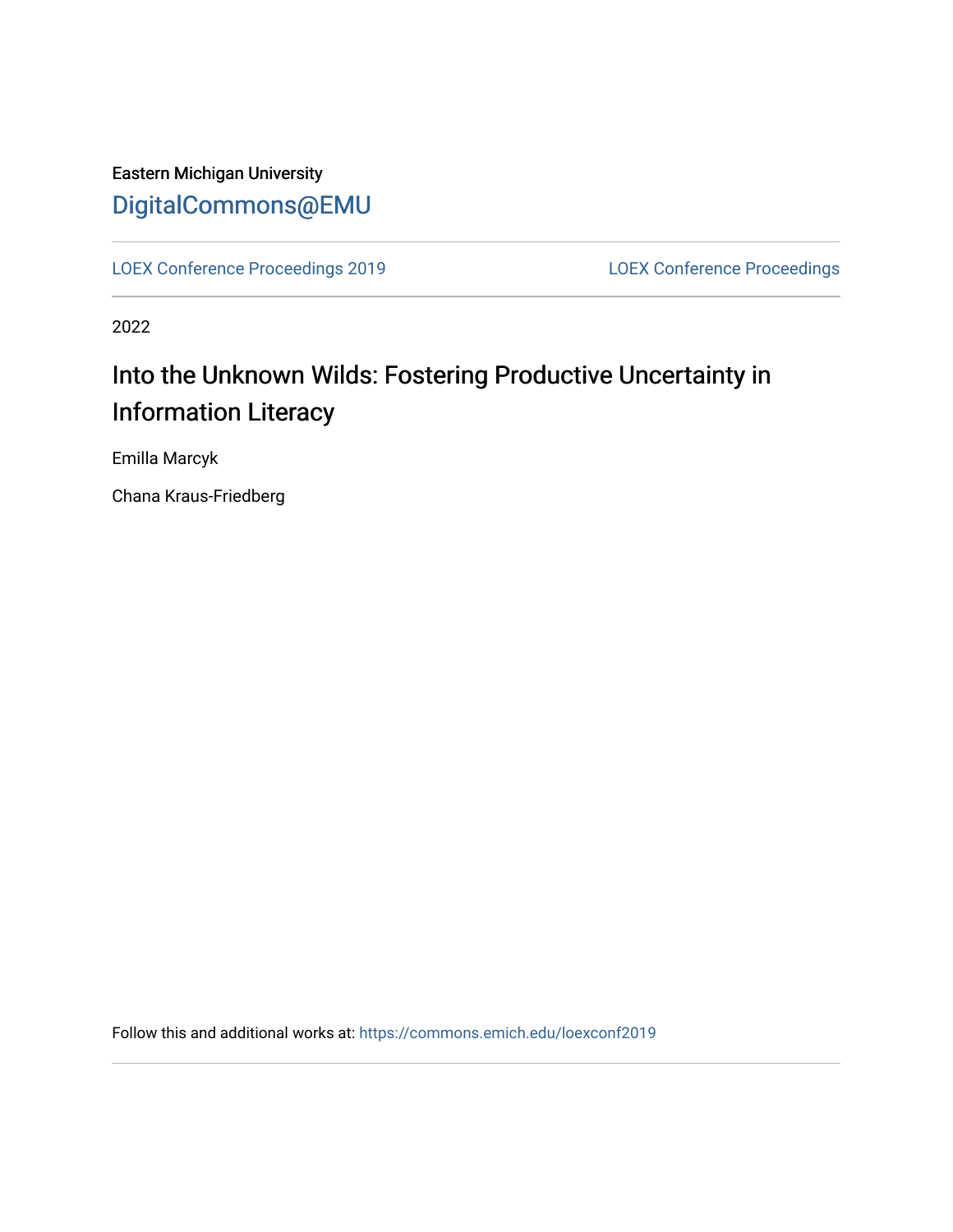# **INTO THE UNKNOWN WILDS: FOSTERING PRODUCTIVE UNCERTAINTY IN INFORMATION LITERACY**

### **EMILIA MARCYK AND CHANA KRAUS-FRIEDBERG**

#### **INTRODUCTION**

This paper collects our thoughts and ideas about a concept we are calling productive uncertainty. Productive uncertainty is a theory of how we can engage with information even when it is difficult to claim to know anything for certain. In most academic fields, new knowledge is produced through prolonged conversation across a body of literature. No single study or published paper represents certain new knowledge. Scholars and researchers who read and write these types of papers know that each represents a possible solution, which may be more or less probable based on the strength of the evidence provided.

Our definition of productive uncertainty has two parts: the expectation or understanding that aspects of research and learning are necessarily "non-obvious and contingent" (Manz, 2018), and the ability to engage with what is still unknown or uncertain in order to acquire or create further knowledge or to make decisions. Our definition draws on Manz's research on K-12 science education, which argues that having students learn scientific "facts," as most K-12 curricula do, does not really equip them to be educated consumers of scientific research. Scientists and other researchers aim to formulate better answers over time, but they know that an answer can be the best currently available while not being final. That which is unknown or uncertain in science is exciting to scientists, because the state of ignorance drives inquiry, innovation, and new discoveries (Firestein, 2012). In other words, they work in a state of productive uncertainty about what they know and what they might possibly learn.

However, when scientific research is translated into popular media and discourse, much of the nuance of this uncertainty is lost. A study that shows a correlation between eating bacon and occurrence of cancer becomes "Yes, bacon really is killing us" in an online headline (Wilson, 2018). To a certain extent, the journalists or editors who write these headlines are catering to an audience that views uncertainty as unexciting or potentially invalidating to the research presented (Han et al., 2018). But media misrepresentations (whether willful or not) about how uncertainty functions in academic research, particularly in the sciences, provide the public with further evidence that certainty can and should be expected before taking new information on board. This feedback loop can lead to more extreme positions, such as dismissing evidence of global climate change, or questioning whether tobacco products are responsible for causing cancer.

As we will discuss, some traditional methods for evaluating sources used in libraries may also reinforce misunderstanding about the role of uncertainty in academic writing. In this paper, we offer ideas about using the concept of productive uncertainty to introduce more nuance into discussions around evaluating information, to reframe aspects of information literacy instruction, and to help learners navigate our current information climate.

#### **BROADER IMPLICATIONS OF DEVALUING UNCERTAINTY**

#### **Classroom**

Students often enter college at a stage of intellectual development that Perry (1970) refers to as "dualism," where they believe that one correct answer to any question exists, and that authorities are reliable sources (similar to what Kuhn et al. (2000) call the "absolutist" stage). At this stage, seeing experts disagree on an issue is disturbing, because it disrupts the sense that all authorities are correct (clearly if authorities hold opposing views, either one of them is not an authority or one of them is wrong). A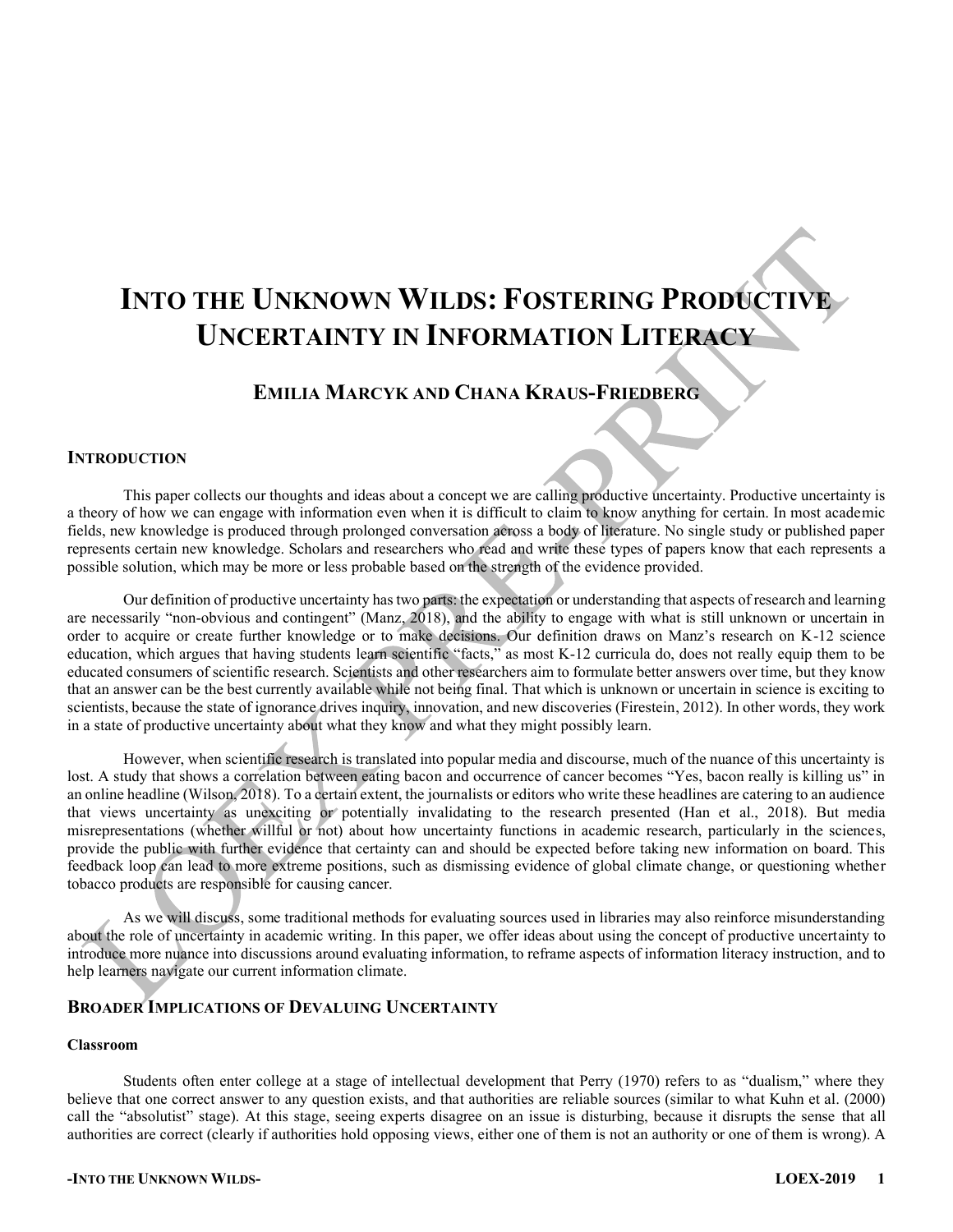dualistic mindset makes research-based assignments challenging to students, who often feel they should be reporting on previously vetted facts. To become comfortable with uncertainty as a condition of learning, students have to reach what Perry (1970) refers to as the stage of commitment in relativism. At this stage, the individual can commit to a position as having merit relative to other available possibilities, while understanding that another, better answer may supersede the current one.

One way that librarians can unwittingly reinforce dualistic modes of thinking is through evaluation checklists like the CRAAP test (Meriam Library, 2010). We are certainly not the first to point out concerns about evaluation checklists (see Houtman, 2015 and Lenker, 2017, for example), but viewing them through the lens of productive uncertainty further illuminates some of their shortcomings. For example, to a student, the CRAAP test seems to be built on the premise that if your source meets all the criteria indicated, then it must be a "good source." If a source is "good," then it stands to reason that it would also be true or present undebatable facts. If your source is true, what do you do with another source that also passes the CRAAP test, but contains contradictory information? How do you decide which source to use in your paper? Do you just choose the one that you agree with most? While going through the criteria might be a good starting point for many students, the CRAAP test does not give students enough information about whether they should use the source.

As we will discuss in the Ideas for Teaching section, there are other ways to approach evaluating information that take into account states of uncertainty. One of the key tenets of productive uncertainty is that a single article or study cannot provide conclusive answers, and that we only reach a closer understanding (though not absolute) of an area of research through prolonged negotiation of ideas. The CRAAP test and other source evaluation checklists take a single article or source out of the context of its body of literature, so students are not encouraged to compare evidence and reasoning across multiple sources.

A related challenge in the classroom is that educators tend to believe that students can be inoculated against incorrect or sensationalized information by mastering a collection of facts. We assume that people who have more information about politics will be less likely to be taken in by fake news and that people who know more about science will be more likely to believe in global warming. In fact, research has indicated that this is not the case. Polarization on hot-button topics is greater among people with higher levels of science literacy and education (Drummond & Fischhoff, 2017), who may be better able to re-interpret evidence to support the conclusion they already favor. In Rabinovitch and Morton's 2012 study, however, people who had been prompted to see science as an ongoing debate were more likely to act in response to texts that acknowledged uncertainty in science, whereas people who were prompted to view science as a search for inarguable truths were more likely to act in response to texts where uncertainty was not acknowledged. This seems to indicate that our students are better served by an emphasis on the process of research and comfort with uncertainty than an emphasis on facts (which can be in any case be superseded by new discoveries).

#### **Policy**

Misunderstanding or misuse of uncertainty is not just an esoteric scientific or academic issue. An inability to tolerate uncertainty can lead to the premature closure of questions, such that answers viewed as "certain" become unquestionable. People with low tolerance for uncertainty also tend to remember or prioritize negative interpretations, experience higher anxiety in uncertain situations (Dugas et al., 2005), and adopt extreme or totalizing narratives in order to feel less threatened in the face of ambiguous evidence (Douglas, Sutton, & Cichocka, 2017). It's not hard to see these tendencies operating in the current political climate, perhaps most strongly in the propagation of "fake news" and the misframing of research results in mainstream media. If the general public does not understand how uncertainty is supposed to work in science, they are vulnerable to arguments for inaction where action needs to be taken.

An example that comes to mind is the long-standing "debate" around global climate change, where a handful of doubters are given equal consideration to near scientific consensus (Boykoff & Boykoff, 2007). Some commentators argue that if there is any uncertainty (e.g., a few scientists who say that global climate change is not caused by humans), then we shouldn't have to change policy, how companies act, or our own behavior. Absolute certainty and agreement cannot exist in this case, but the preponderance of evidence points towards action, so it's in our best interest collectively to act despite any remaining uncertainty.

To give a more specific example of how uncertainty can be used to undermine action, take the case of Dr. Mona Hanna-Attisha, the Flint pediatrician whose research uncovered high levels of lead in the drinking water. As described in her memoir, *What the Eyes Don't See* (Hanna-Attisha, 2018), she understood the need to mitigate uncertainty as much as possible when presenting her research to city politicians:

Jenny and I had worked on dozens of academic studies over the years, but putting together an utterly perfect and unassailable one - in a matter of days, no less - was a bit of a leap. The pressure was intense. *One minor error, even one that didn't affect the findings, would give critics the ammunition to undermine me.* (emphasis added)

In Dr. Hanna-Atisha's estimation, an error would lead to inaction, even if the bulk of evidence pointed towards the need to act. Politicians and corporations interested in protecting themselves from lawsuits and backlash could emphasize the uncertainty inherent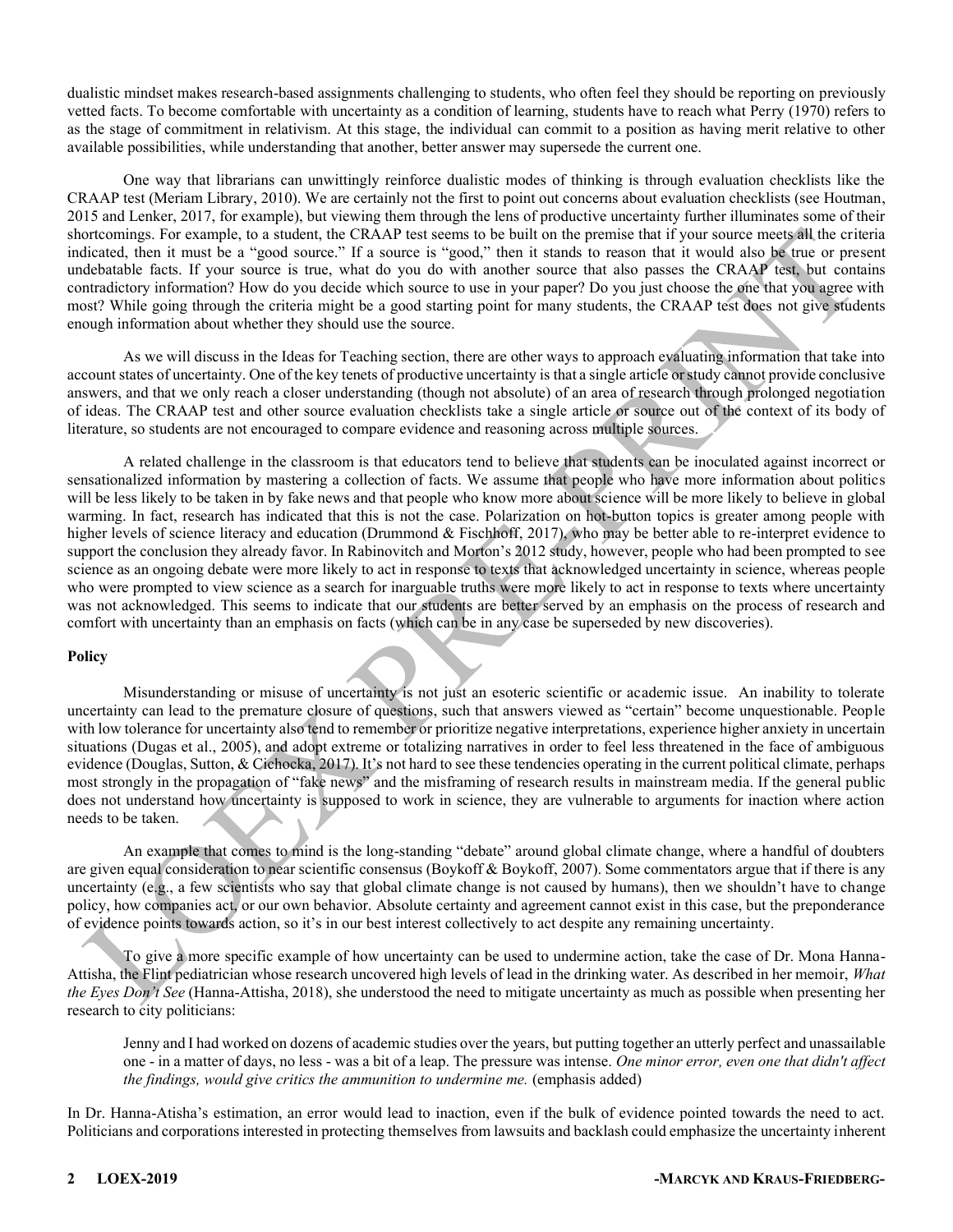in scientific research to make Dr. Hanna-Atisha's claims seem false or at least inactionable. In a similar way, tobacco companies in the 1960s worked to protect themselves from scientific consensus linking smoking and cancer by publicizing studies which didn't show evidence for a link (Gallagher & Berger, 2019). As with climate change, people who understand that the scientific research process always involves some degree of uncertainty will be less vulnerable to this kind of reasoning. To people who think of uncertainty as tantamount to inaccuracy, it may seem reasonable not to act in cases where there are any doubts. The consequences of such inaction, however, are potentially life-threatening.

It's possible to view public health crises like the one in Flint as threats to human life, rather than as theoretical or nebulous concerns, and we hope to help students learn how to do this when it's warranted. The above policy examples could serve as discussion starters in a classroom setting. While the students we teach in information literacy classrooms may never regulate tobacco or set policy in Flint, we hope to teach them to be comfortable with some ambiguity when responding to evidence as private citizens. Even if they may be proven wrong in the future, it seems better to act in the public interest with productive uncertainty, than to wait for certainty and not act at all.

#### **IDEAS FOR TEACHING**

#### **Evaluating Scholarly Information**

One way that we've used productive uncertainty in information literacy classrooms is to change the way we frame source evaluation for students. Instead of asking them whether a source is "good/bad" or "reliable/unreliable." we might instead ask them to focus on how the source itself handles uncertainty within a larger scholarly conversation. Take, for example, two sets of questions that students could use to examine a scholarly article:

#### **Table 1: Source Evaluation Questions**

The reframed questions ask students to examine a scholarly article within a larger context, and resist evaluating each article as an individual work. They point students to notice how uncertainty is inherent in most scholarly sources and encourage them to move beyond right/wrong types of thinking.

#### **Limitations vs. Headlines**

Another way of using productive uncertainty in the information literacy classroom is to ask students to look at the ways that scientists themselves express uncertainty about their research in peer-reviewed literature. One way to do this is to examine the limitations section of a published paper. These sections can be surprising to non-scientists, because they can sometimes seem to undermine the entire argument of the article.

Not understanding how the limitations section works in scientific literature can lead to over-hyped headlines and sweeping generalizations not warranted by the actual research. To help students recognize when this is happening, give students a scientific article and ask them to write a headline based on the title and abstract (the more eye-catching, the better). Then direct them to look at the limitations or conclusion section, and use the following questions as a guide:

- What do the authors say is possible to know or not know, based on their study?
- What would happen if you accepted the conclusions of the paper without considering the limitations?
- What further research could you conduct based on this conclusion? What questions does this study open up?
- How would you have to change your original headline for it reflect the actual findings of the study?

This can be used as a jumping-off point for students to practice considering an entire body of literature, rather than taking the conclusions of a single scholarly article as certain fact.

#### **CONCLUSION**

Our current public discourse about science, news, history and politics is fundamentally at odds with how new information is produced and disseminated. Although uncertainty is an integral part of discovery in most academic fields, we may be told that any uncertainty makes something unreliable. Traditional source evaluation methods that ask students to identify "good" and "bad" information may reinforce this discourse. We propose productive uncertainty as a conceptual frame to help librarians theorize the role of "not knowing for sure" in information literacy. By embracing uncertainty as a key component of academic knowledge, librarians can help fortify our students, colleagues, and ourselves against the forces of misinformation.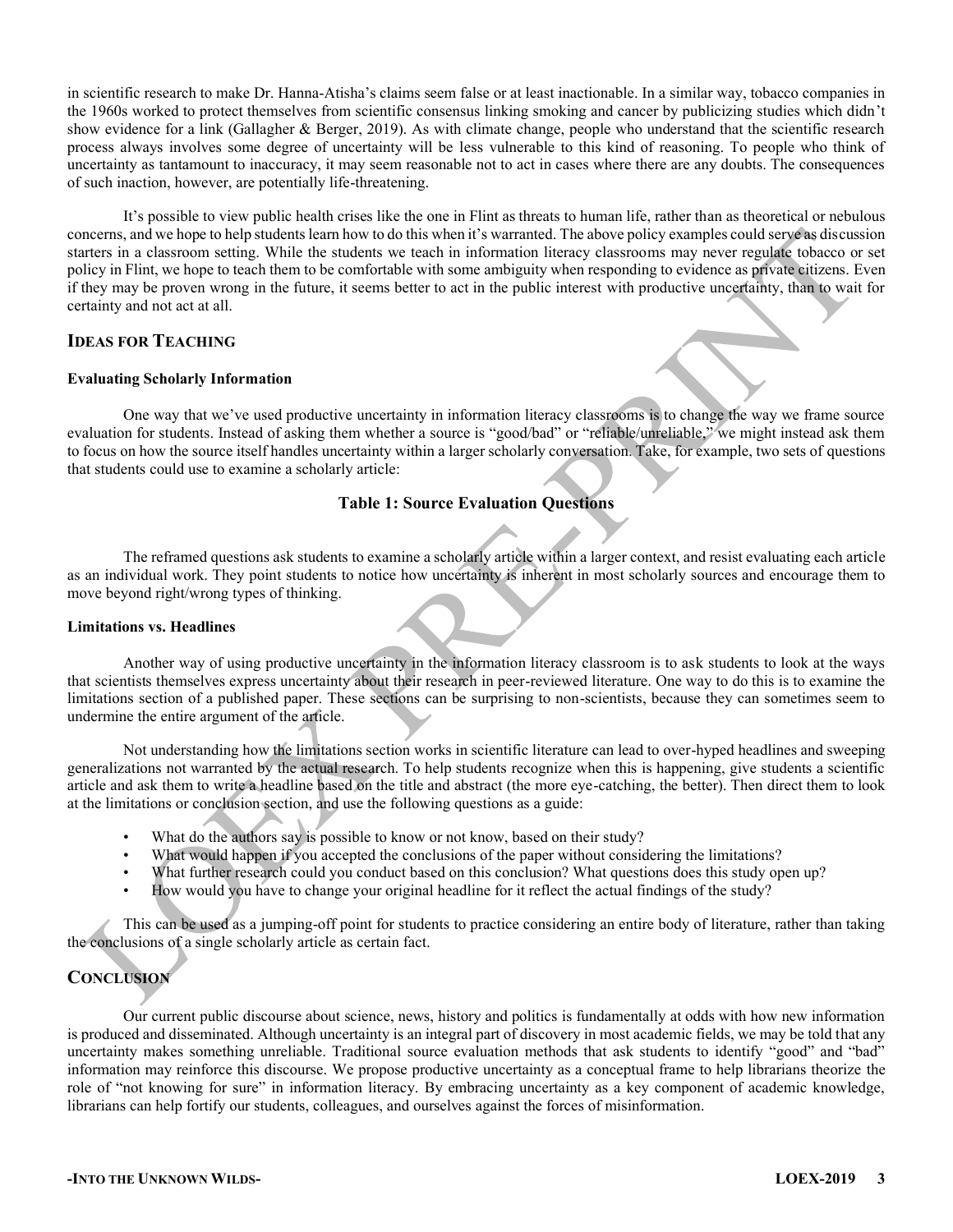#### **REFERENCES**

- Boykoff, M.T., & Boykoff, J.M. (2007). Climate change and journalistic norms: A case-study of US mass-media coverage. *Geoforum, 38*(6), 1190-1204. https://doi.org/10.1016/j.geoforum.2007.01.008
- Douglas, K. M., Sutton, R. M., & Cichocka, A. (2017). The psychology of conspiracy theories. *Current Directions in Psychological Science*, *26(*6), 538-542. https://doi.org/10.1177/0963721417718261
- Drummond, C., & Fischhoff, B. (2017). Individuals with greater science literacy and education have more polarized beliefs on controversial science topics. *Proceedings of the National Academy of Sciences of the United States of America, 114*(36), 9587-9592. https://doi.org/10.1073/pnas.1704882114
- Dugas, M. J., Hedayati, M., Karavidas, A., Buhr, K., Francis, K., & Phillips, N. A. (2005). Intolerance of uncertainty and information processing: Evidence of biased recall and interpretations. *Cognitive Therapy and Research*, *29*(1), 57-70. https://doi.org/0.1007/s10608-005-1648-9
- Firestein, S. (2012). *Ignorance: How it drives science*. New York: Oxford University Press.
- Gallagher, B. & K. Berger (2019, Feb 14) Why misinformation is about who you trust, not what you think. *Nautilus*, *69.* Retrieved from http://nautil.us/issue/69/patterns/why-misinformation-is-about-who-you-trust-not-what-you-think.
- Han, P. K. J., Zikmund-Fisher, B. J., Duarte, C. W., Knaus, M., Black, A., Scherer, A. M., & Fagerlin, A. (2018). Communication of scientific uncertainty about a novel pandemic health threat: Ambiguity aversion and its mechanisms. *Journal of Health Communication, 23*(5), 435-444. https://doi.org/10.1080/10810730.2018.1461961
- Hanna-Attisha, M. (2018) What the eyes don't see: A story of crisis, resistance, and hope in an American city. One World: New York, NY.
- Houtman, E. (2015). "Mind-blowing": Fostering self-regulated learning in information literacy instruction. *Communications in Information Literacy 9*(1), 7-18. https://doi.org/10.15760/comminfolit.2015.9.1.178
- Kuhn, D., Cheney, R., & Weinstock, M. (2000). The development of epistemological understanding. *Cognitive Development 15*, 309±328. https://doi.org/10.1016/S0885-2014(00)00030-7
- Lenker, M. (2017). Developmentalism: Learning as the basis for evaluating information. *Portal: Libraries and the Academy 17*(4), 721-737. https://doi.org/10.1353/pla.2017.0043
- Manz, Eve. (2018). Designing for and analyzing productive uncertainty in science investigations. In Kay, J. & Luckin, R. (Eds.), *Rethinking Learning in the Digital Age: Making the Learning Sciences Count, 13th International Conference of the Learning Sciences Volume 1* (288-295). London, UK: International Society of the Learning Sciences.
- Meriam Library (2010). Evaluating Information Applying the CRAAP test [PDF file]. Retrieved from https://library.csuchico.edu/sites/default/files/craap-test.pdf
- Perry, W. G. (1970). *Forms of intellectual and ethical development in the college years: A scheme.* New York: Holt, Rinehart and Winston.
- Rabinovich, A. & Morton, T. A. (2012). Unquestioned answers or unanswered questions: beliefs about science guide responses to uncertainty in climate change risk communication. *Risk Analysis*, *32*(6), 992-1002. https://doi.org/10.1111/j.1539- 6924.2012.01771.x
- Wilson, B. (2018, March 1) Yes, bacon really is killing us. *The Guardian.* Retrieved from www.theguardian.com/news/2018/mar/01/bacon-cancer-processed-meats-nitrates-nitrites-sausages